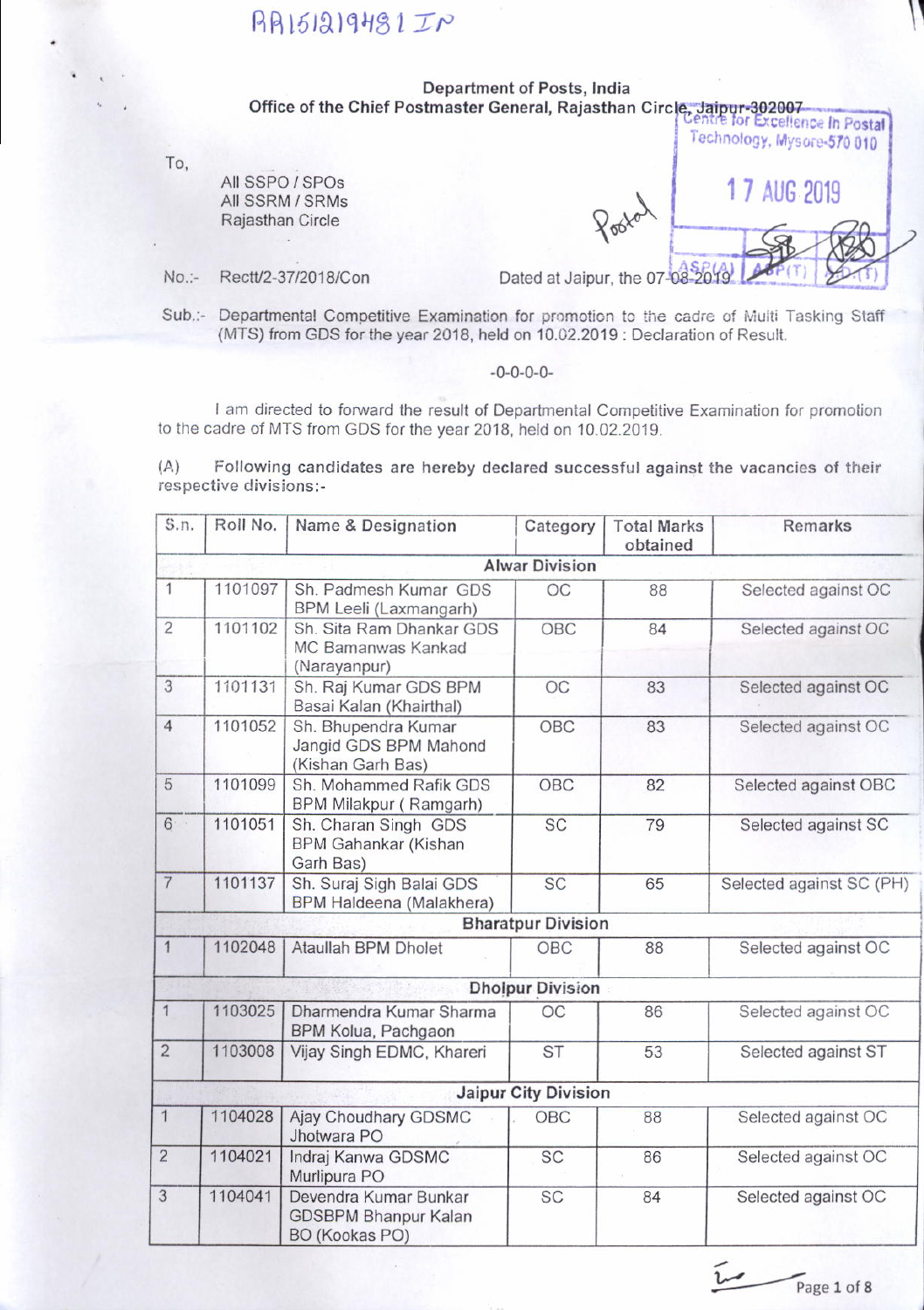| $\overline{4}$ | 1104042 | Girraj Gupta GDSBPM<br>Indergarh BO (CRPF<br>Campus Lalwas PO) | OC                          | 84 | Selected against OC  |
|----------------|---------|----------------------------------------------------------------|-----------------------------|----|----------------------|
| 5              | 1104023 | Shitendra Sain GDSMC<br>Bindayka PO                            | OBC                         | 83 | Selected against OC  |
| 6              | 1104037 | Krishan Kumar GDSMD<br>Panchaywala PO                          | OBC                         | 83 | Selected against OBC |
| $\overline{7}$ | 1104036 | Raju Ram Gurjar, GDSMC<br>Panchyawala PO                       | OBC                         | 83 | Selected against OBC |
| 8              | 1104020 | Ramesh Kumar Bilonia<br><b>GDSMC Murlipura PO</b>              | SC                          | 81 | Selected against SC  |
| $\overline{9}$ | 1104013 | Manoj Jabdoliya, GDSMC<br>Janta Colony                         | <b>SC</b>                   | 80 | Selected against SC  |
|                |         |                                                                | Jaipur (Mfl) Division       |    |                      |
| $\mathbf{1}$   | 1105134 | Sh. Ghanshyam Swami<br>GDS BPM Kumhariyawas                    | ORC.                        | 84 | Selected against OC  |
| $\overline{c}$ | 1105132 | Sh. Dinesh kumar prajapat<br>GDS BPM Rothadiya<br>Mahwa        | OBC                         | 83 | Selected against OC  |
| 3              | 1105112 | Sh. Arjun Lal Dhabas GDS<br>BPM chatarpura Jahota              | OBC                         | 82 | Selected against OBC |
|                |         |                                                                | Sawai Madhopur Division     |    |                      |
| 1              | 1106002 | Keshav Chand Meena,<br>BPM, Bhopur BO, Hindaun<br>HO           | <b>ST</b>                   | 93 | Selected against OC  |
|                |         |                                                                | <b>Ajmer Division</b>       |    |                      |
| $\overline{1}$ | 1201025 | Laxman Choudhary GDS<br>Patan Tilonia                          | OBC                         | 79 | Selected against OC  |
| $\overline{2}$ | 1201009 | Mahendra Kumar Vaishnav<br><b>BPM</b> Ladpura                  | OBC                         | 77 | Selected against OBC |
|                |         |                                                                | <b>Beawar Division</b>      |    |                      |
| $\mathbf{1}$   | 1202031 | Sh. Parmeshwar Bhil BPM<br>Hanutia Jalia II                    | <b>ST</b>                   | 82 | Selected against OC  |
| $\overline{2}$ | 1202050 | Sh. Ratan Lal Rao BPM<br>Karonj Baghera                        | SC                          | 81 | Selected against OC  |
| 3              | 1202034 | Sh. Rajesh Kumar Meena<br><b>BPM Dhal Nasirabad</b>            | <b>ST</b>                   | 80 | Selected against OC  |
|                |         |                                                                | <b>Bhilwara Division</b>    |    |                      |
| $\mathbf{1}$   | 1203041 | Lakhan Vyas GDS BPM<br>Kundiakalan(Railagaon)                  | OC                          | 85 | Selected against OC  |
| $\overline{2}$ | 1203004 | Harshit Singh, GDSBPM<br>Mataji ka Khera(Shahpura)             | OBC                         | 83 | Selected against OC  |
| $\overline{3}$ | 1203055 | Jitesh Pareek GDS BPM<br>Danthal(Suwana)                       | OC                          | 81 | Selected against OC  |
| $\overline{4}$ | 1203038 | Shankar Lal Bairwa GDS<br><b>BPM Mahuwakhurd</b><br>(Suwana)   | <b>SC</b>                   | 80 | Selected against OC  |
|                | 1203044 | Ashish Kumar Regar<br>GDSBPM Sarsiya(Jahazpur)                 | <b>SC</b>                   | 79 | Selected against SC  |
|                | 1203023 | Rajmal Khatik GDSBPM<br>Taswariya Khurd (Upreda)               | <b>SC</b>                   | 77 | Selected against SC  |
|                | 1203003 | Mahendra Kumar Vaishnav.<br>GDSBPM Babrana (Banera)            | OBC                         | 78 | Selected against OBC |
|                |         |                                                                | <b>Chittorgarh Division</b> |    |                      |
|                | 1204039 | Shri Vikas Khatik, GDS BPM<br>Baru (Singhpur)                  | <b>SC</b>                   | 77 | Selected against OC  |

 $\frac{1}{2}$